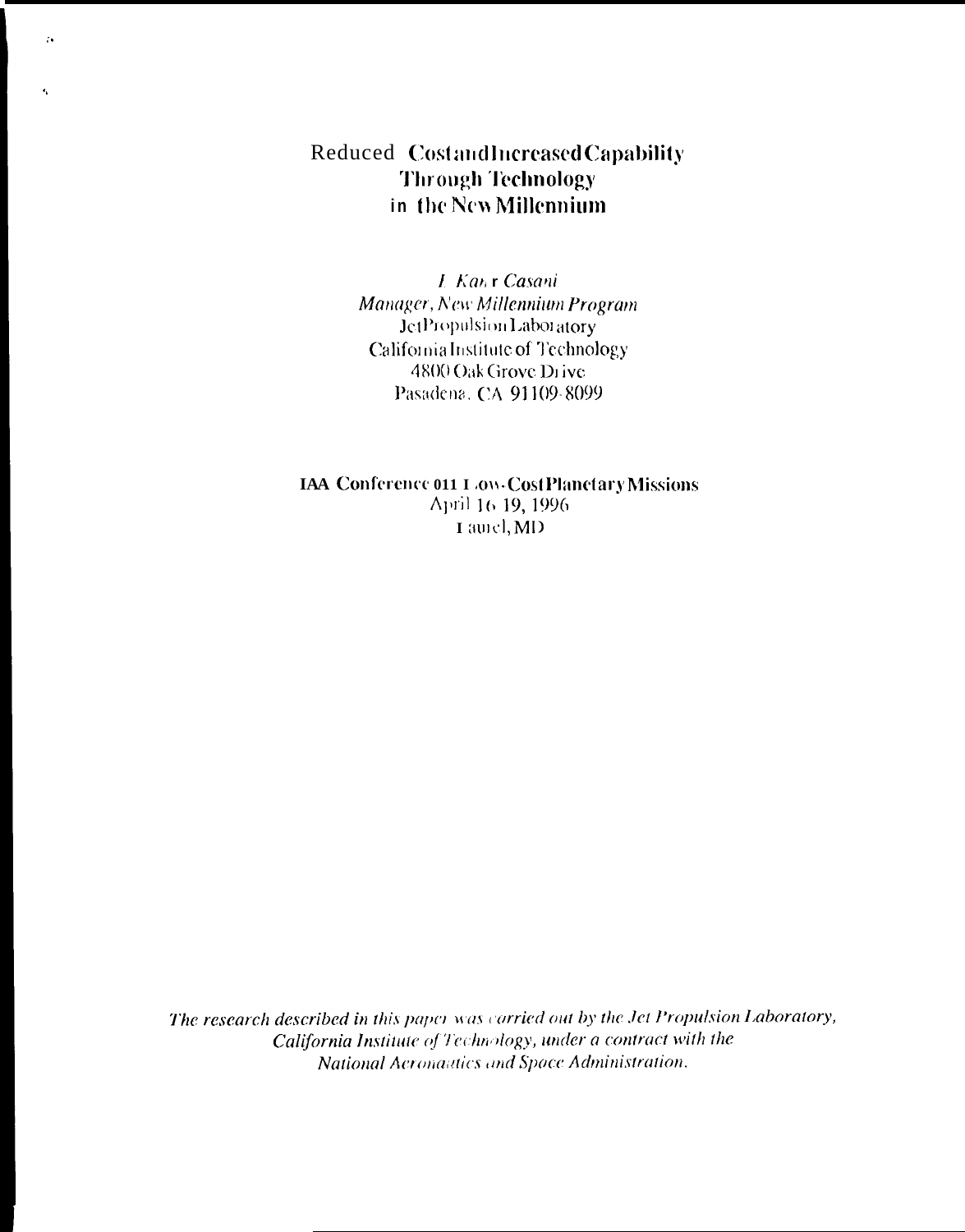# **REDUCED COST AND INCREASED CAPABILITY THROUGH TECHNOLOGY** IN THE NEW MILLENNIUM

E. Kane Casani Manager, New Millennium Program

Jet Propuls on Laboratory California Institute of Technology 4800 Oal. Grove Drive Pasadena, California, 91109-8099

#### **ABSTRACT**

The National Aeronautics and Space Administration's (NASA's) New Millennium Program (NMP) is designed to reduce the cost of spacecraft in the 21st century while simultaneously increasing spacecraft capabilities, thereby increasing the return on our investment in space oxploration. The NMP process is being enacted in the following manner: We are developing a science vision for the 21st century and identifying the attendant missions of this vision. These missions, in turn, will specify the capab.<sup>1</sup>it es that future spacecraft require. Technology-validation flights will be selected to demonstrate specific high  $p_{UV}$ -off technologies needed to provide these capabilities. These key technologies are categorized by certain are as a nationomy, microelectronics, communications, and so corand will be flight validated prior to the 21st century in order to enable our vision for the next century. To that end, and keeping in mind our science vision, the technologies will primarily be those that allow us to reduce the size of spacecraft instruments, and in turn the size of the spacecraft itself, so that smaller launch vehicles can be employed. Also, these technologies will provide for antonomous spacecraft capability and shorter mission flight times so that the ground operations staff for future space missions can be reduced, thus bringing down costs in this area as well. This paper presents specific examples of these key technologies and their pay-offs.

#### **ACKNOWLEDGMENT**

#### **TICHNOLOGYINVESTMENT**

The National Acronautics and Space Administration (NASA) has taken a hold and far-sighted step to scriously invest in revolutionary technology for the future with its New Millennium Program (NMP). In today's fiscal environment, where government funds are so constrained and the political and public focus is on curbing government spending, it is difficult 10 convince the guardians of the treasury 10 invest in buildingatechnologicalinfrastructureforthe.country's space program that may not pay off for 1(1 to 15 years. '1 his situation is further complicated in [hat the societalbenefits in terms of return on investment for a technology are extremely difficult to evaluate, in general, one can estimate the relative value of one technology by comparing it to another, particularly in a very closely related discipline, nut comparing the value of, say, one computer technology to another is a much easiertask than comparing it to the value of a welfare. program or a similar social investment.

The future well-being of the country lies in the strength of both its industrialand technological infrastructure andinits social programs, and there is a need to invest wisely in both. But the balance to be reached in deciding how muchmoney to spend on each is always difficult. While both are to be considered investments in the future, we are more aware of and affected by the shoitcomings of social programs in our everyday lives. The deficiencies in technological infrastructure, however, are only apparent on an international level, where the United States must compete with other countries in the global economic market.

The purpose of the NM}' is (o demonstrate and validate revolutionary technologies-in a series of flights that will be launched annually starling in 1998-to enable anewera in spaceflight. These technologies are expected to lay the groundwork and help build the

The research described in this paper was carried out by the Jet Propulsion Laboratory, California Institute of Technology, under a contract with the National Aeronautics and Space Administration.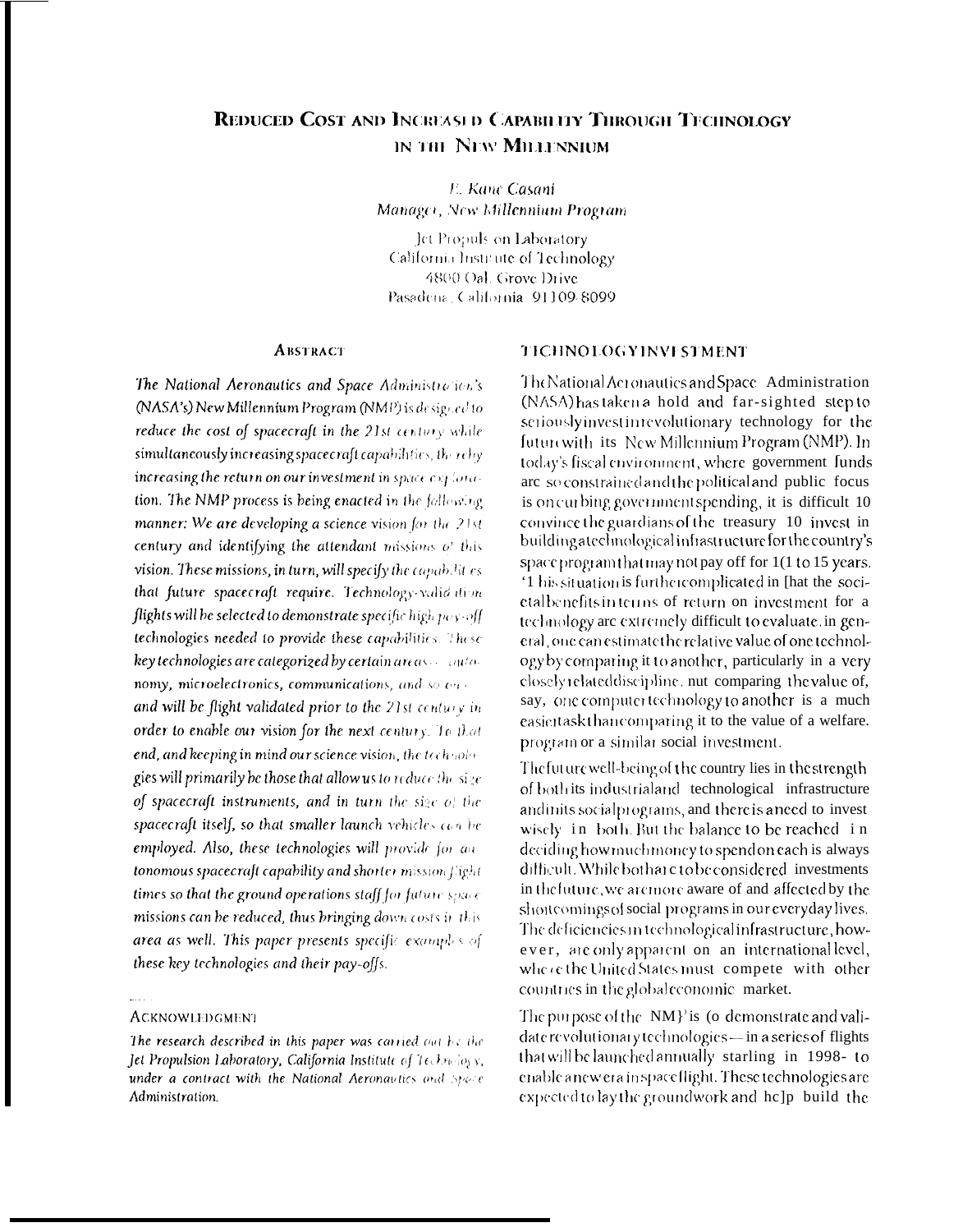technological infrastructure for NASA'S spacecploration and Earth observation missions in the 21st century. The vision articulated by NMP is one of frequent launches of spacecraft that are consideably more capable and less expensive than those of tiday.

in addition to the fact that the value of a new technology is hard to measure, the value of demonst Iii ing a space. technology through flight validation is a lighly debated issue. While it maybe the most expensiveway to test a technology to set that it works and is ready to be incorporated into science missions, flightvalidation is also the most comprehensive and thorough means of testing the technology's state of development and level of readiness. On the otherhand, many features of new technologies may be adequately demonstrated and tested on the ground, bothfunctionally and environmentally, so the cost value of spacillight demonstration is often difficult 10 assess.

In other technology-validation programs, technologies are selected for flight validation by evaluating the technology's state of development, and considering whether spaceflight validation is needed to further the technology along its development path. "I he de ision for selecting atechnology is often made withoutadear understanding of its relevance formission application, and the process seems to be one of a solution looking for a problem. With NMP, this situation is avoided in the following manner: We have first articulated NASA's vision for 21st-century missions then specified the capabilities needed to execute that vision, and finally, are selecting technologics that will provide the capabilities and, in turn, enable the setence vision (Figure 1), in this way, the technologies we select are a solution to the problem. In otherwords, they are problem- driven technologies. So, w Lilk N MP is considered a technology program, it is intelity a science technology needs-driven program

# SCIENCE VISION FOR THE 21 S-1 ("I NJURY

The science vision for the 21st century focus son NASA's Earth and space science programmeels In this context, these cardinal points are identified

- A fleet of individual spacecraft to extend our range of targets
- · Constellations to study dynamic systems and provide global coverage
- $\bullet$  New measurement techniques to extend our scientific horizons

'1 he science visioniticludes networks of landers sent to Mars and Venus, clusters of probes mapping planetary ionospheres and magnetospheres, and spacecraftreturning samples from asteroids and comets. We also envision fleets of spacecraft exploring diversity of targets such as Pluto and the heliopause, and beyond. Constellat ions and networks of spacecraft will address dynamic, complex systems. For example, a single lander can report on the weather at one spot on a planet, but a network of landers is needed to characterize the planet's dynamic climate. Similarly, a single seismometerwill indicate a planetquake, but a network of seismometers can use planetquakes to measure the size of a planetary core. We need multiple spacecraft to go beyond our initial reconnaissance, 10 completely characterize dynamic systems the way we are able to on Earth's surface.

One example of a high-priority mission to explore the universe is a free flying interferometer constellation that is capable of imaging extrasolar planets (Figure 2). Such a constellation could detect ljarth-like planets and provide information (hat would clarify the origin and evolution of planetary systems in general. Based on a widely spaced constellation of three or more spacecraft with precision formation control, this mission would require precision pointing and control of a constellation, rlatlomeler-scale interspacecraft metrology, and accurate stationkeeping. Quiet spacecraft structures, low-thrust propulsion, and low-mass, high-quality optics are also needed capabilities to implement a free-flyitlg interferometer.

Comet sample-returnmissions form another category of high-priority missions focused on our solar system, grouped within the unifying theme of "Our Planetary Neighbors." Characterization of the primitive materials of which comets are composed will shed light on the origin and evolution of the solar system. The envisioned mission implementation includes the selection of an appropriate landing si(c following an orbital survey, in situ study, selection and collection of local samples, and return of samples to Earth through a directatmospheric entry. "1'0 carry out such a mission, advances in autonomous operations, lowmass structural materials, and high specific-irnpulse propulsion will be required. 1 ligh-capability, lowmass onboard computers and new approaches to sample handling and preservation are also needed capabilities.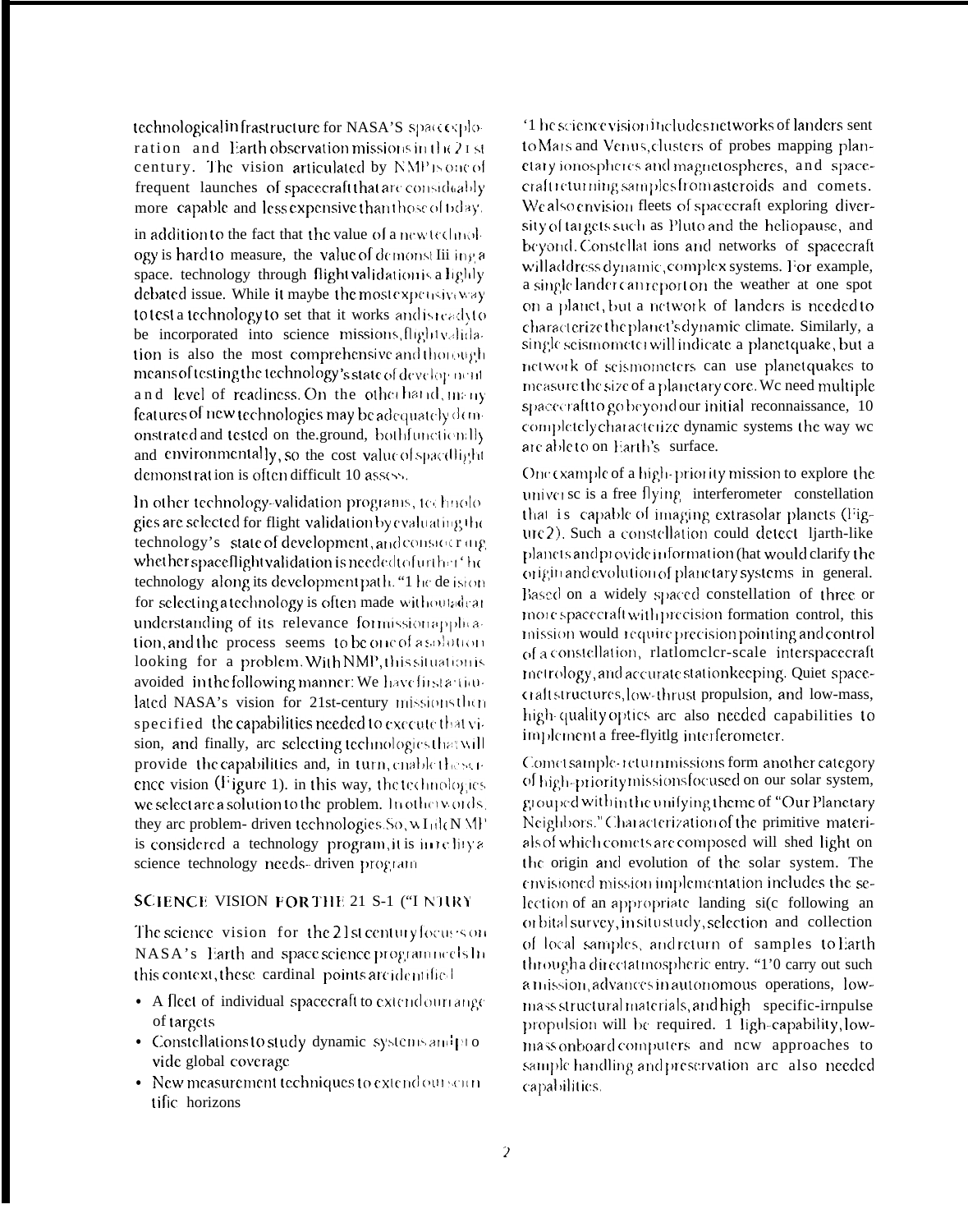## FROM THE VISION TO THE CAPABILITY TO THE TECHNOLOGIES

Increased capability, reduced cost, and increased Hight rate will be achieved by using small launchychichs that are enabled by microspacecraft and micromstruments. It will also be necessary to have shorterflight times and to decrease the size of missions operations staff through the use of intelligent flight systems.

# A Roadmap For MicrospacecraftDevelopment

We couldreduce spacecraft mass and reducecotsby miniaturizing spacecraft components. 1 lowever, runiaturization alone would reduce our capabiliti sto obtain the science data required 10 fulfillthevision tor the 21st century. Through the infusion 01  $r_{\text{FW}}$  (c) IInologies, such as innovative architectures and b gidy capable microde.vices, we can developmew correpts that will actually increase our capabilities beyond what is currently possible, while simultaneous, reducing mission costs.

### SpacecraftMass Dect case

Because of the importance of bringing down s:,:, ccraft weight through the NMP, a chart illustrating how spacecraft mass has evolved over time was developed. The chart (Figure 3) shows the historical increase of spacecraft mass during the 1 960s, 1 970s, and 1980s, and the start of decreasing spacecraltmass in thlate 1980s and early 1990s. Projections for the future clearly show a rapid decrease in mass, made possible bya dramatic reduction in the size of digital electronics, and a concurrent increase in their capability

### Capable Microspacecraft Flight Avionics

New chip technologies allowing three-dimensional stacking of microelectronics are examples of energing technologies that can significantly reduce the nass and size of spacecraft subsystems. This newappoch reduces multiple cards of electronics to single chip stacks and can be applied to some of the massive spacecraft subsystems, including onboardcomput ing, power, and telecommunications 111(senovel stacking and interconnected technologies enablenew integrated computing architectures and automated design methodologies, promising, reduced design-osts. In comparison to the Mars Pathfinder flight compati, this technology reduces the mass and volume t),' a faclorof100, wilha 20-fold reduction in power, while enhancing the onboard capability.

#### Instrument Miniaturization

Small spacecralt require smaller instruments. Orders of magnitude reductions in instrument mass and volume are anticipated through the infusion of new miniaturization technologies. A typical instrument deployed during the "flagship" era is the Microwave 1 imb Sounder carried by the Upper Atmosphere Research Satellite, launched in 1991 (Figure 4). At 2.50 kilogranis, it towers over the human in the picture In contrast, the Planetary Integrated Camera Spect rometer, incorporating multiplexed foreoptics, low-mass composite structures, and advanced focalplanetechnologies, has a mass of only 5 kilograms.

1 merging microelectromechanical systems (MEMS) technology promises orders of magnitude reduction in size of a variety of instruments for space exploration and 1 arth observation. Following in the footsteps of the microelectronics revolution, this technology extends on-chip capability beyond electronics to include mechanical and optical capabilities. MEMStechnology enables new classes of microinstruments that make in situmeasurements a practical alternative to costly sample return for a variety of analytic measurements of planetary surfaces and atmospheres, as well as small-body investigations.

1 uture instruments incorporating MEMS, permitting on-chip integration of sensors and electronics, will reduce some instruments to mere grams in weight, A concept for a complete free-flying magnetometer, with onboard power, data processing, and telecommunications, envisions a mass of only a 100 grams. The realization of such "spacecraft-on-a-chip" concepts will enable swarms of free-ffycrs capable of mapping complex and dynamic systems in space.

Integrated microscnsorpackages are also small enough to be deployed as networks of microlanders and orbiters offering global planetary coverage. For example, a network of microscismometers can provide information on globalseismometry and could map the interior structure of planets. Similarly, networks of micrometeorologicalsensors such as pressure sensors and hygrometers can be used to investigate planetary climate and complex atmospheric dynamics,

## **CAPABILITIES**

One c having identified in the broadest sense the technologies needed to carry out 21sl-century space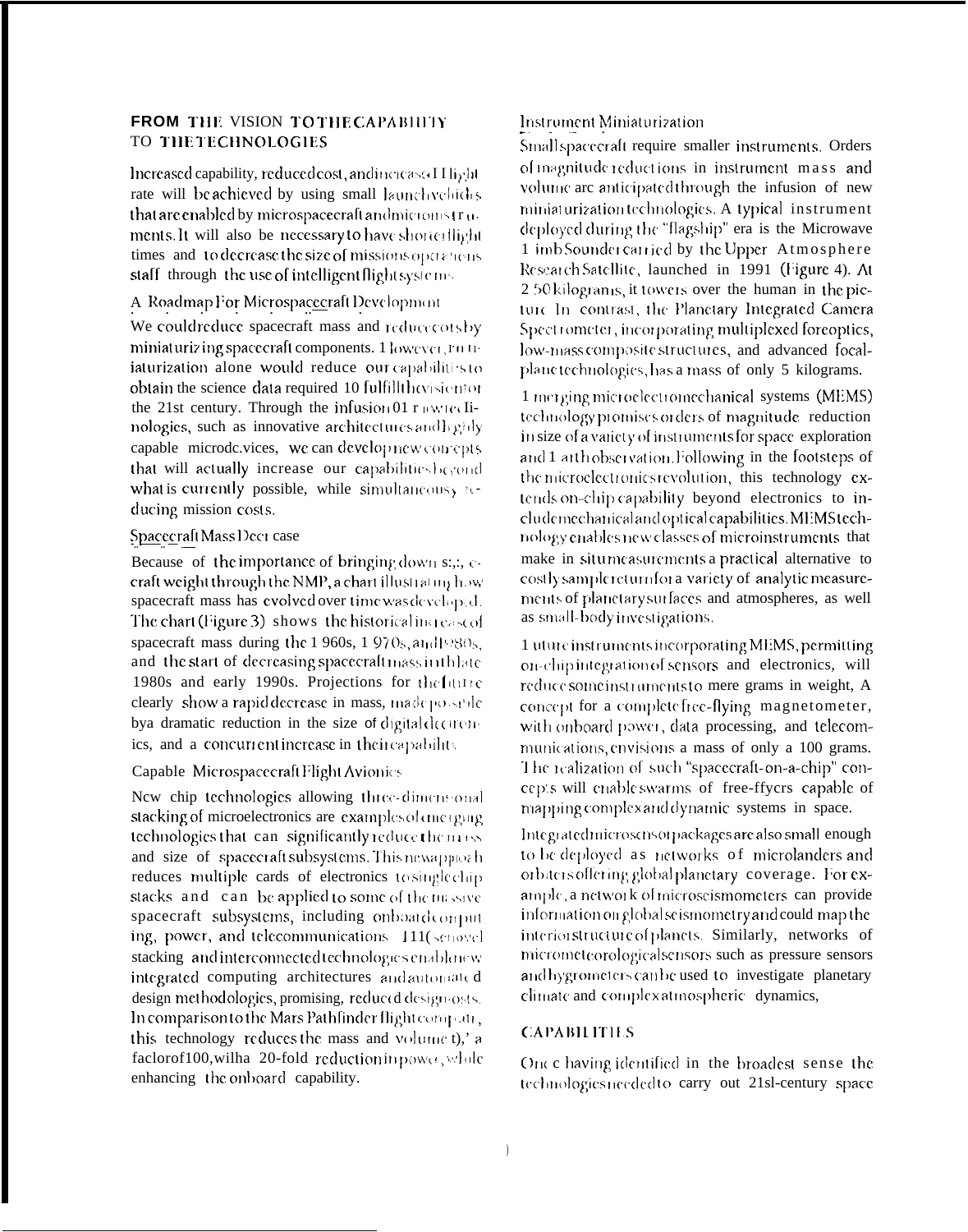missions, it becomes necessary to group them Into certain key areas and begin their focused develop ment. To this c.nd, NMP integrated productdevelop. ment teams (IPDTs) have been formed. "1 he IPDT concept has been highly successful in private indus try, and revolves around formation of a tean with cross-departmental representation within a company For example, automotive companies have be ought together members from their design, sales, manufacturing, and strategic planning departments I own k together making concurrent decisions to define and manufacture a final product.

Though such cross-sectional representation has not traditionally been used to develop a product design and sales departments, for instance, have widely differing views of what a customer wants and trownsucts he's willing to pay -- each department's individual input is vital for the success of the productinthe marketplace. 11'])"]'s provide the mechanism for getting the best input and expertise simultaneously to in fluence how a product is developed. Those companies that have used II>I)'I's to manufacture low cost, reliable, and thus highly desirable products, find that their competitive edge in the market is increased and lhey are able to operate very effectively.

One NMP objective has been to improve thew orking relationships among government, industry, and academia in the development and application of rechnology. NMP is using the concept of IPDTs in a similar manner to that used in private industry, butto bring together representatives from different sectors of the country. Just as industry uses IPDTs to increase its competitive edge in its particular area of themarket, the nation can use NASA's NMP 11'1}"1s tomarcaents competitive edge in global space exploration

Inimplementingthis concept, NMPIPDTs were formed around six key areas of technology:

- Autonomy
- Microelectronics
- Telecommunications
- · Instrument Technologies and Architectures
- In Situ Instruments and Microelectromec1 (anical Systems (MEMS)
- Modular and Multifunctional Systems(MAMS)

These teams were then tasked to identify a broadsuite of revolutionary technologies and select centain Ingli priority candidates in an initial phase of the technol ogy-selection process; develop a roadmap for each of those technologies; bring members from industry, government, and academia together within the teams; spawnfurtherpartnerships with industry; ; and finally, deliver the technologies for flight validation.

The 11'1)-1 S were for med in August-September 1995 and have been wor king with great success ever since. 1 nitial startup issues such as membership, frequency of meetings, and so on were worked out by the teams themselves with little direction from the. Program Office. The teams are sel(-governing and have proved highly effective in eart ying out the ir charge. Each IPDThas are presentative within each of NMP's mission 1 light 1 cams for those technologies that are selected for validation) on a given flight.

Unlike ]} '])-] s inprivate industry, where there is no contact among different teams, a working rule of the NMI' IPDTs is that there must be interaction among the teams. Though the IPDTs focus primarily on their own scope of technologies, they also interact with each other where their technologies are interdependent. For example, the software concepts that are developed by the autonomy team must be implemented and executed on the hardware that comes from the microelectronics team. Cross-fertiliza tion among teams is facilitated through workshops and roadmapping

'1 here are two annual workshops at the program level. "The NMP Annual Technology Workshop is conducted eachspring for all interested individuals from government, industry, and academia. At the workshop, the overall programplan, validation flights, flight results, and plans for the future direction of the program are discussed.Each 1} 'D'Ipresents the latest version of its roadmap, as well as its flight plans and flight results to date "I his workshop has a large attendance, with participants from theProgram Office, the 11'1)'1's, industry, government, and academia, The IPDTF0rum is the other annual workshop, conducted in autumn. Participation in this workshop is limited to IPD Intembers and some Program Office personnel. At this workshop, the emphasis is on the IPD'I-s' roadmaps and on cross-fertilization of ideas among the teams.

## **MICROELECTRONICS**

The technological advances being made in the area of microclectronics will especially enable revolutionary advances in making future spacecraft less expensive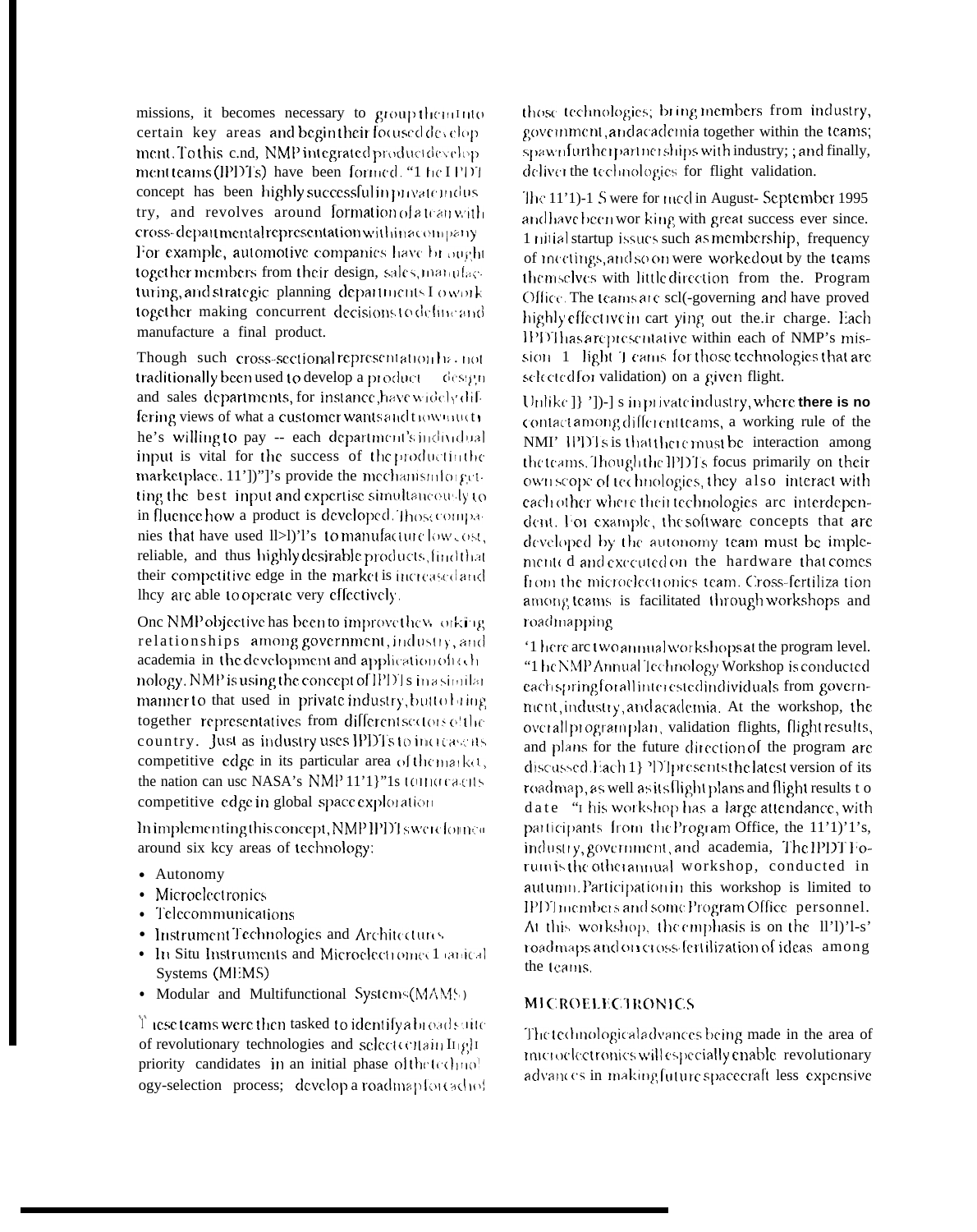hut mm-c reliable, and capable. At the beginning of deep space planetary exploration in the carly [960s, spacecraft design was implemented withmostvana log electronics technology and discrete components, resistors, capacitors, and transistors. Transistor coull ing networks and magnetic coils were the begining of bulky but flexible digital electronics technology the first programmable memory of 128 words, i modemented wilh discrete magnetic coils, was flown drithe 1969 Mariner mission to Mars.

As time progressed, spacecraft designimplemented more and more digital electronics technology, as shown in Figure 5. At the same time, the functionaly of the system architecture was becoming fixed around specific disciplines, such as communications, power, sequencing, data handling, telemetry, and so OLAs system capability was enhanced to meetthe Chal. lenges of a particular mission, the subsystems grewn) complexity, but the basic spacecraftdesignarchitecture remained essentially unchanged, except I han occasional introduction of a new subsystem the kinds of new subsystems being introduced, trowever, were dictated more by management and personnel needs than by the tlym-current stale olimplemants. tion technology. in the 1970s, a strong correlation developed between the technology departments that existed in an organization and the subsystem. Itquired on a spacecraft; that is, if there were personnel for a particular discipline within an organization this necessitated a correspond ing subsystem on the spacecraft. This cultural interlocking of spacecralt design with an organization's staffing considerations impeded the assimilation of new technology and system restructuring.

Thus, two important changes that were occurring simultaneo usly intechnology were not being capitalized upon. First, functional implementation was now ing from analog electronics to digital electronics Second, digital electronics were becoming exponent tially denser in terms of devices per chip; specifically, the, number of devices per chip was increasing  $\mathbf{y}_i$ factor of a thousand every 10 years, as shown III Figure 6.For example, the Galileo spacecraluses 10,000 chips (integrated circuits [ICs]) to performall its digital functionality. With today's technology, this functionality can be accomplished on a single chip. and by the 21st century, a hundred times the Galik  $\alpha$ 's functionality could be carried out on a single chip. In order to take advantage of this explosion I indigital

capability, the spacecraft hardware configuration of many discrete subsystems has to be collapsed into a monolithic designin order to achieve a "spacecraft on a chip."

While the functional capability of spacecraft is dramatically increasing, however, the cost is surprisingly decreasing. This is simply because the cost per chip to the first order is independent of the devices per chip, or density of the chip. There is a larger initial cost investment to set up a new family of ICs, but after reliable yield is achieved and the set-up costs amortized, the, unit production cost of the, new family is similar to the last generation unit cost. In summary, then, as the number of device.s per chip increases exponentially and the cost per chip rises slightly (see Figure 7), the costper device (functionality) decreases exponentially, as shown in Figure 8. In a comparative rate sense these trends are not identical, since the cost reduction is less than the capability increase when design complexity and verification are included,

This phenomenon of more devices per chip has been taking place in planetary missions over the past two decades in keeping with the continual pressure to decrease weight and cost - though functionality has still grown, as shown in 1 igure 3. Here we see that while the spacecraft weight grew to a maximum in the Galileo and Cassiniera and then began to decline from otherpressures, such as bringing down launch vehicle costs, spacecraft capability continued to increase. Figures 9, 10, and 11 show how the capability per kilogram of spacecraftweight ant] digital hardware weightchanged over the same period of time. The bits perkilogram decreased to a minimum until serious steps were taken to restructure the spacecraft design and reduce the number of digital subsystems.

Fifty years agotoday, the first electronic computer the Electronic Numerical Integrator and Computer (ENIAC) -- was unveiled at the University of Pennsylvama. It weighed 30 tons, occupied the space of a small house, and dimmed the lights of Philadelphia when it was operating. Today's handheld calculators are more power ful, one and a half million times cheaper, twent y thousand times smal and use. ten thousand times less power. By the 21st century, one desk-top computer will have the capability of all those in Silicon V-alley today. A spacecraft on a chip is not a concept, it is areality asking to be implemented.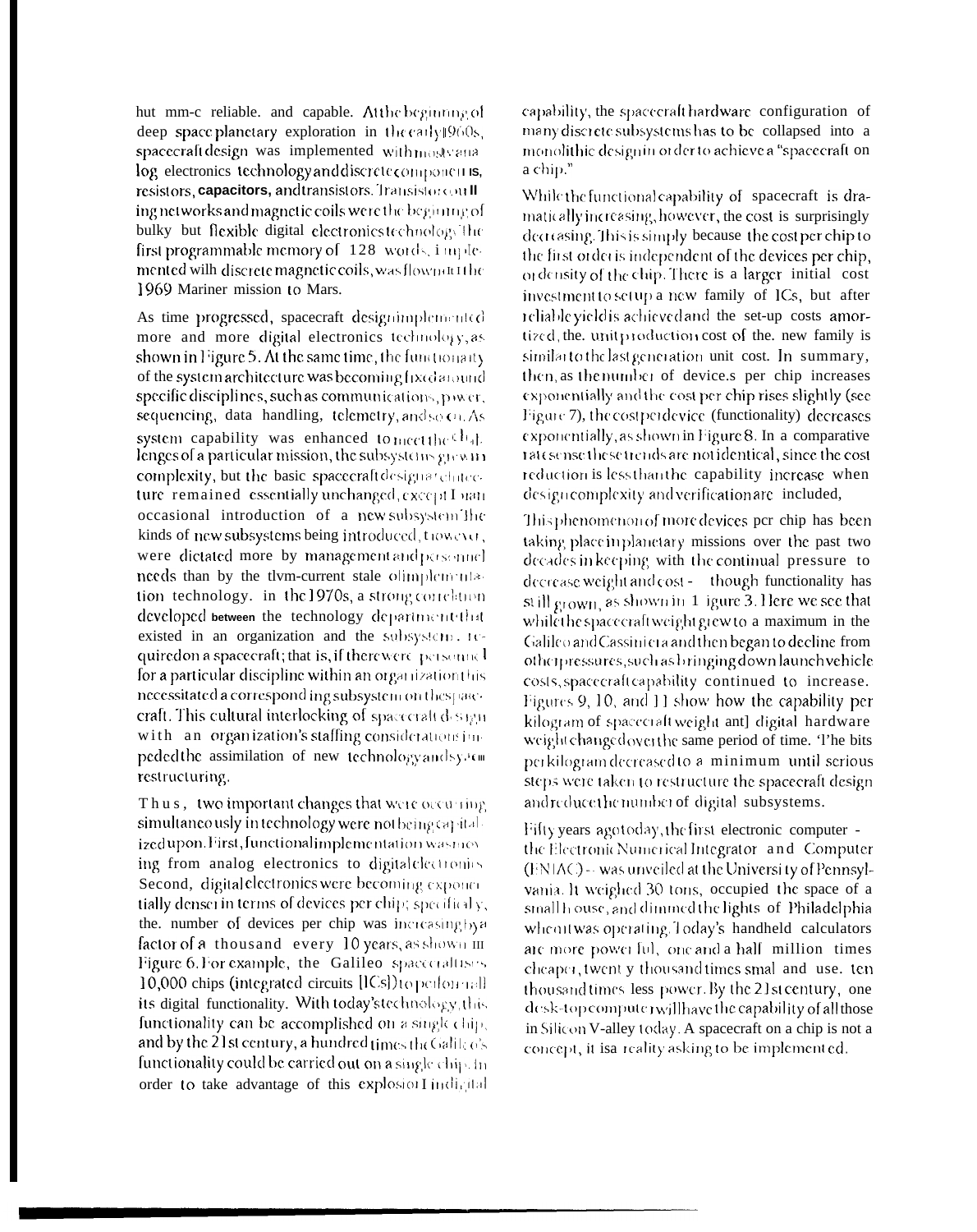Figure 1 NMPProgram Process

Figure 2. Extrasolar Planetary Imaging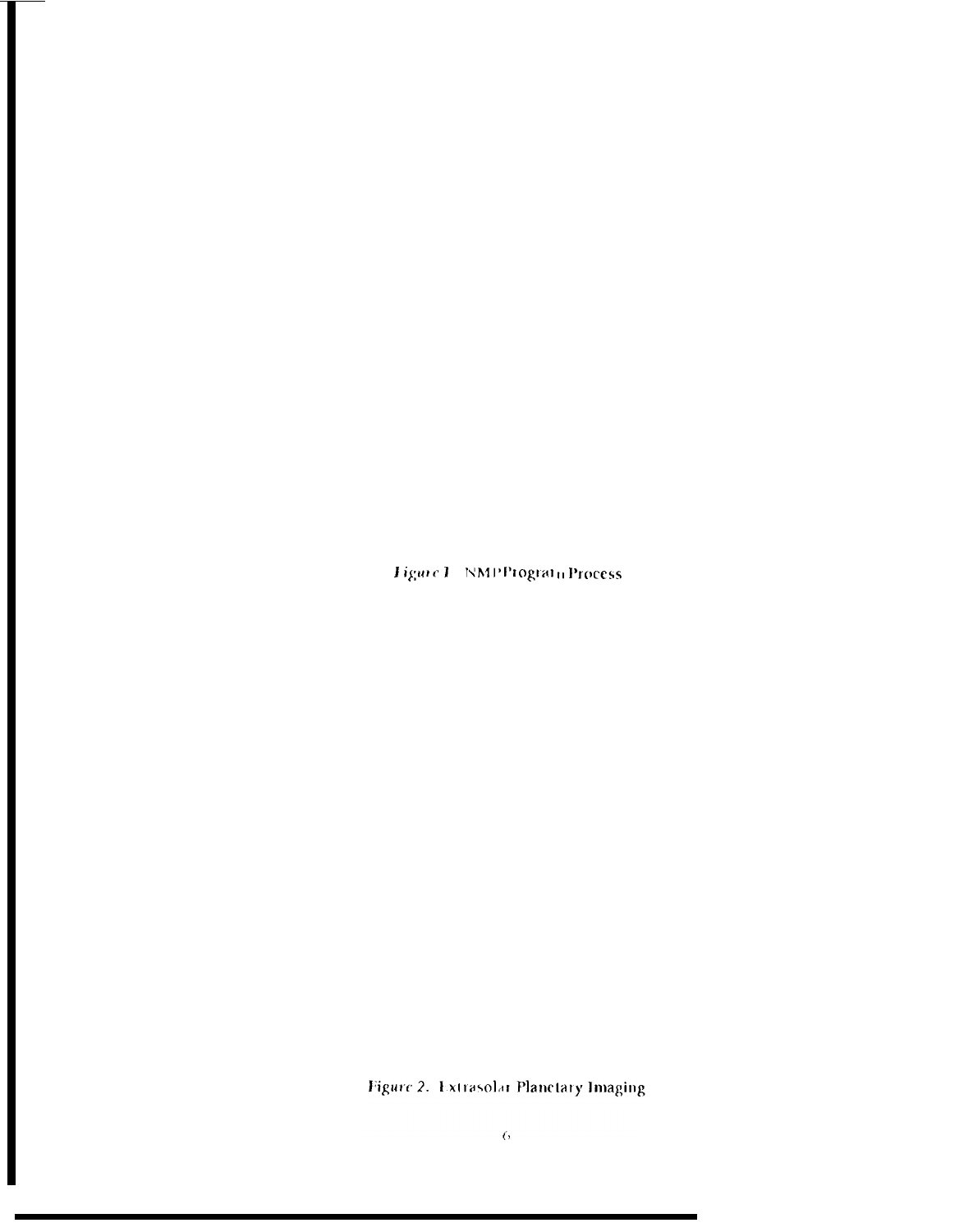Figure 3. Spacecraft Dry Mass vs. Time

Figure 4. Instrument Miniaturization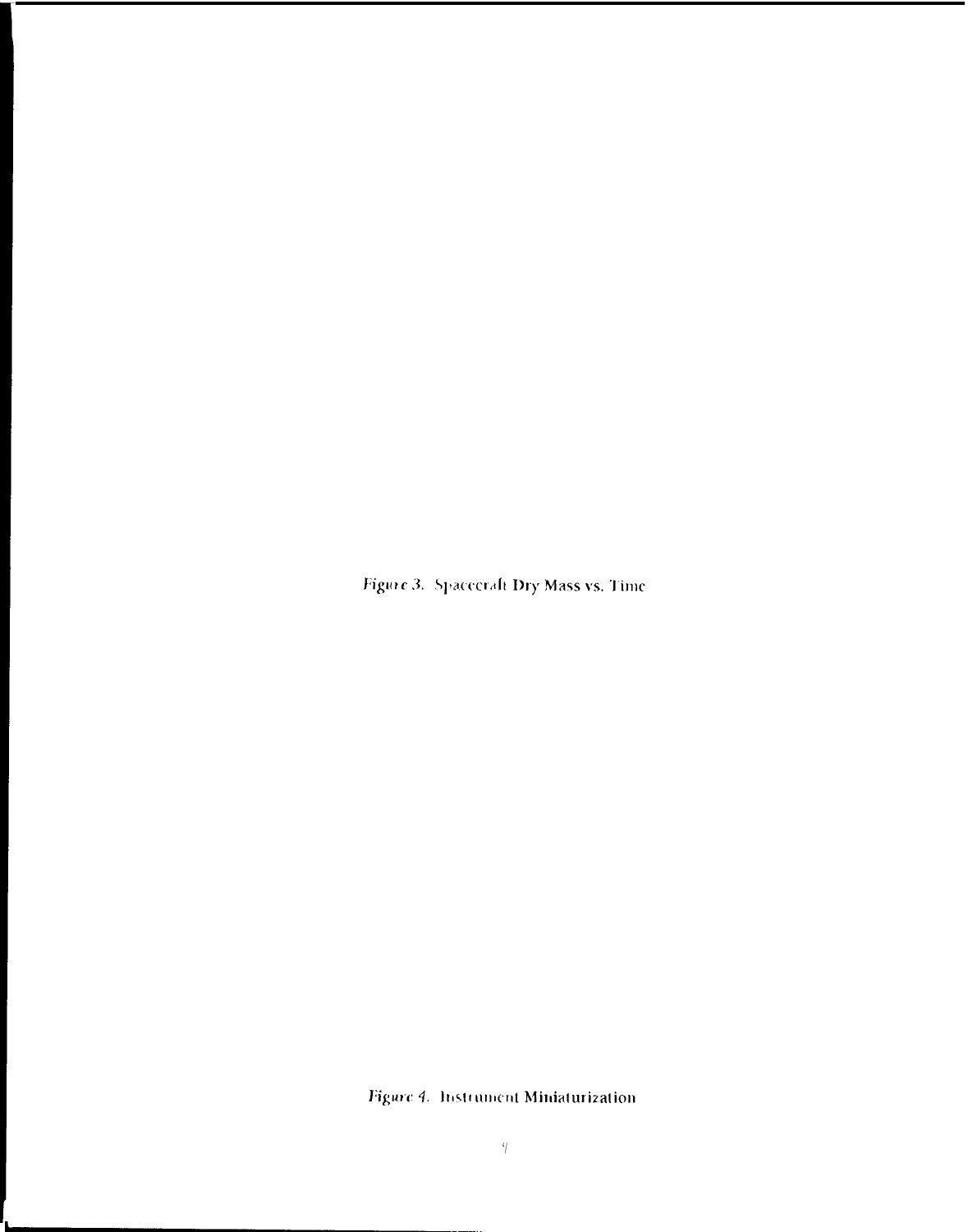Figure S. Digital Electronics Technology<br>Used in Spacecraft

Figure 6. Growth in<br>Chip Complexity

Figure 7. Cost per Chip Over Time

1 igure 8. Cost per Bit<br>Over 1 ime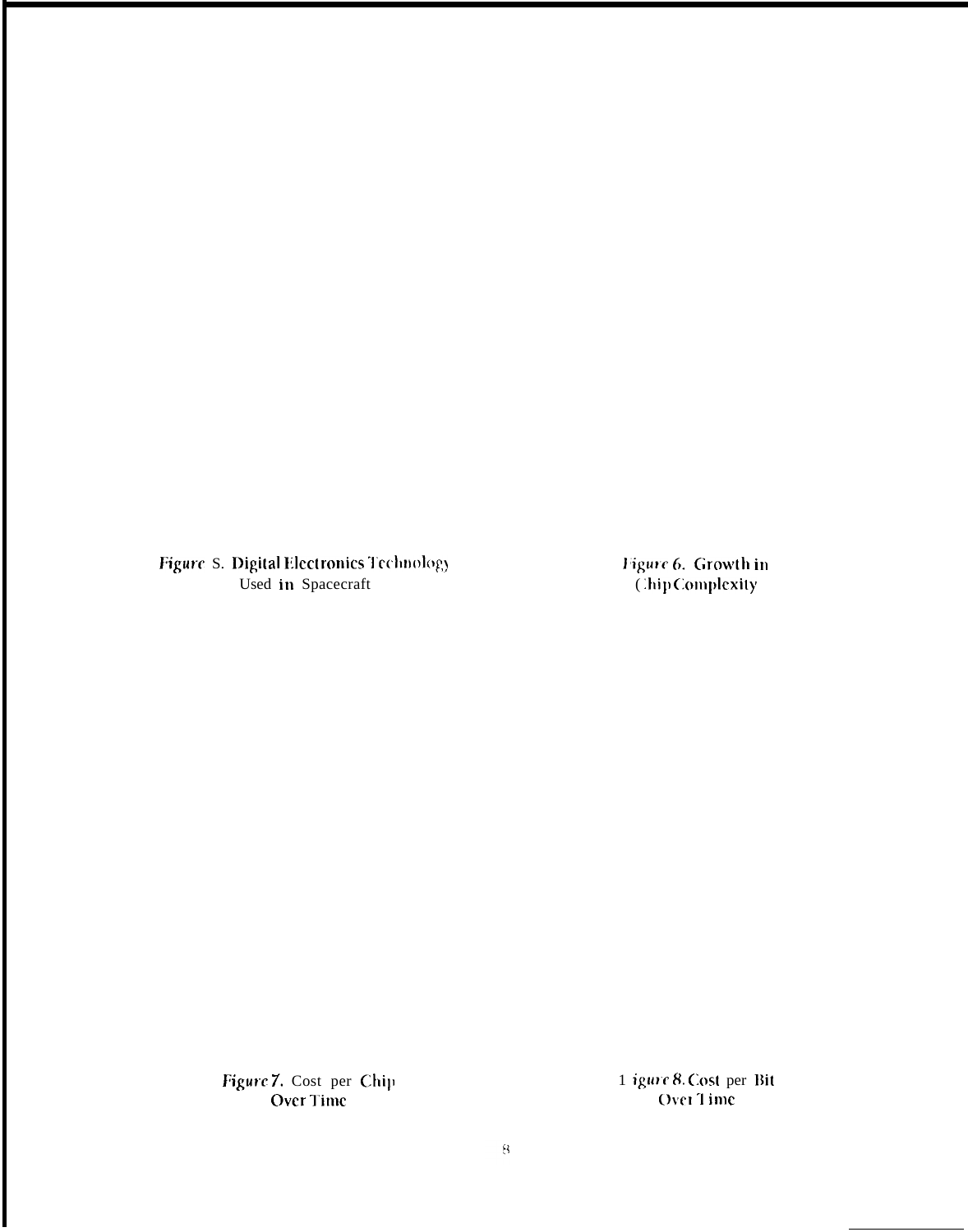Figure 9. Spacecraft Capability<br>vs. Digital Hardware Mass Over Time

Figure 10. Spacecraft Capability<br>vs. Spacecraft Mass OverTime

Figure 11. Spacecraft Capability vs.<br>Digital Hardware Mass Over Time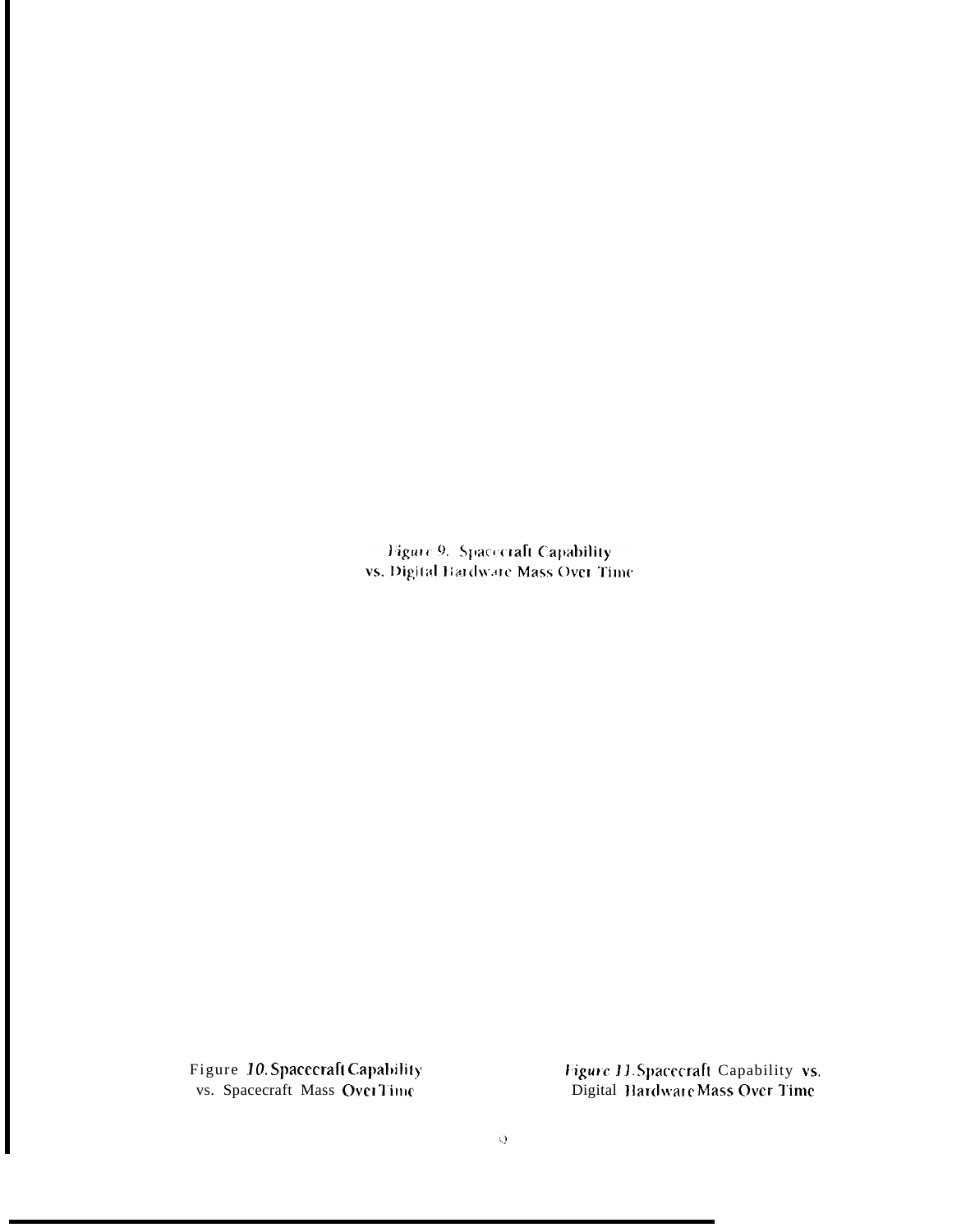

Figure L. NMP Program Process



Figure 2. Extrasolat Planetary Imaging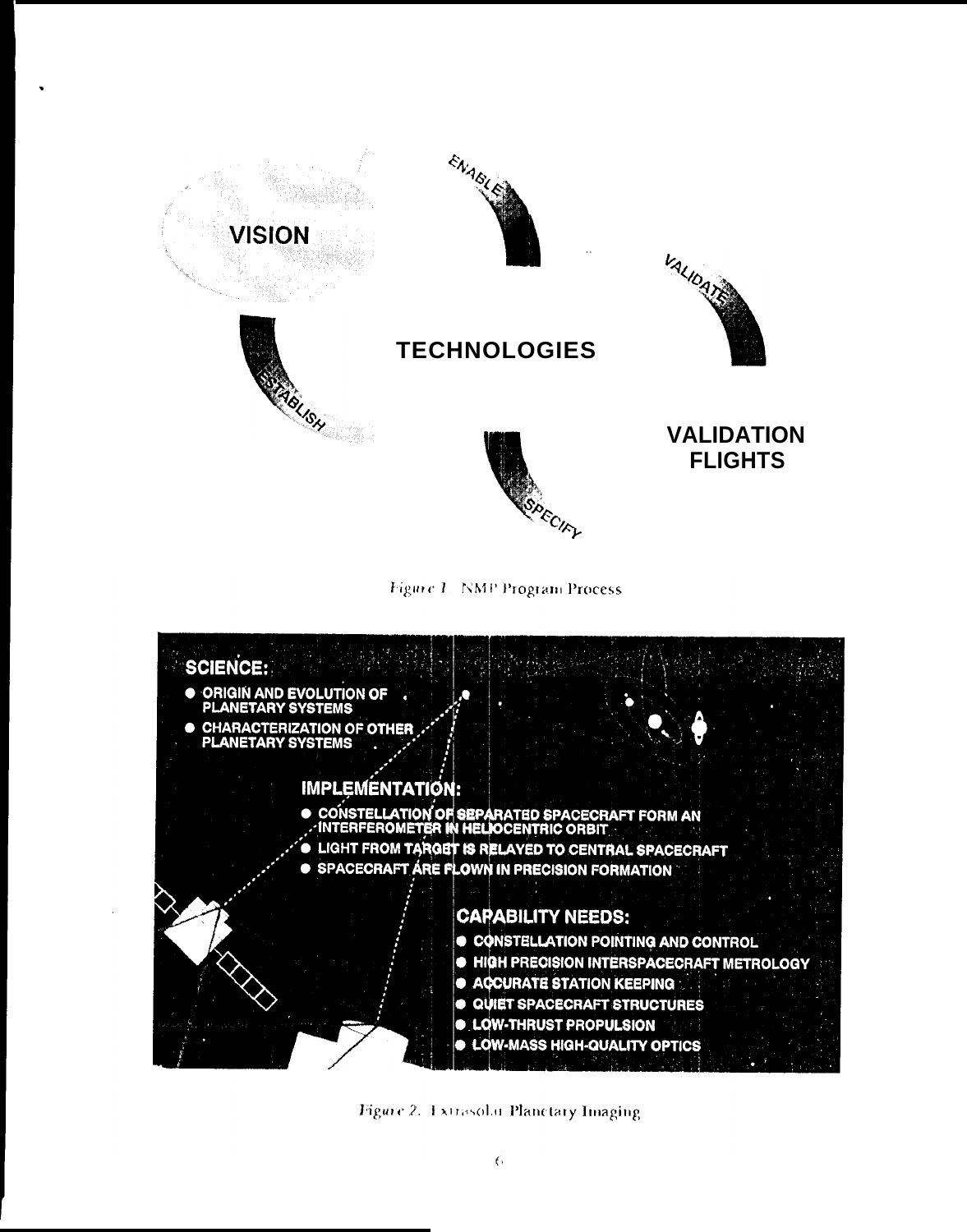

Figure 3. Spacecraft Dry Mass vs. Time



Figure 4. Instrument Miniaturization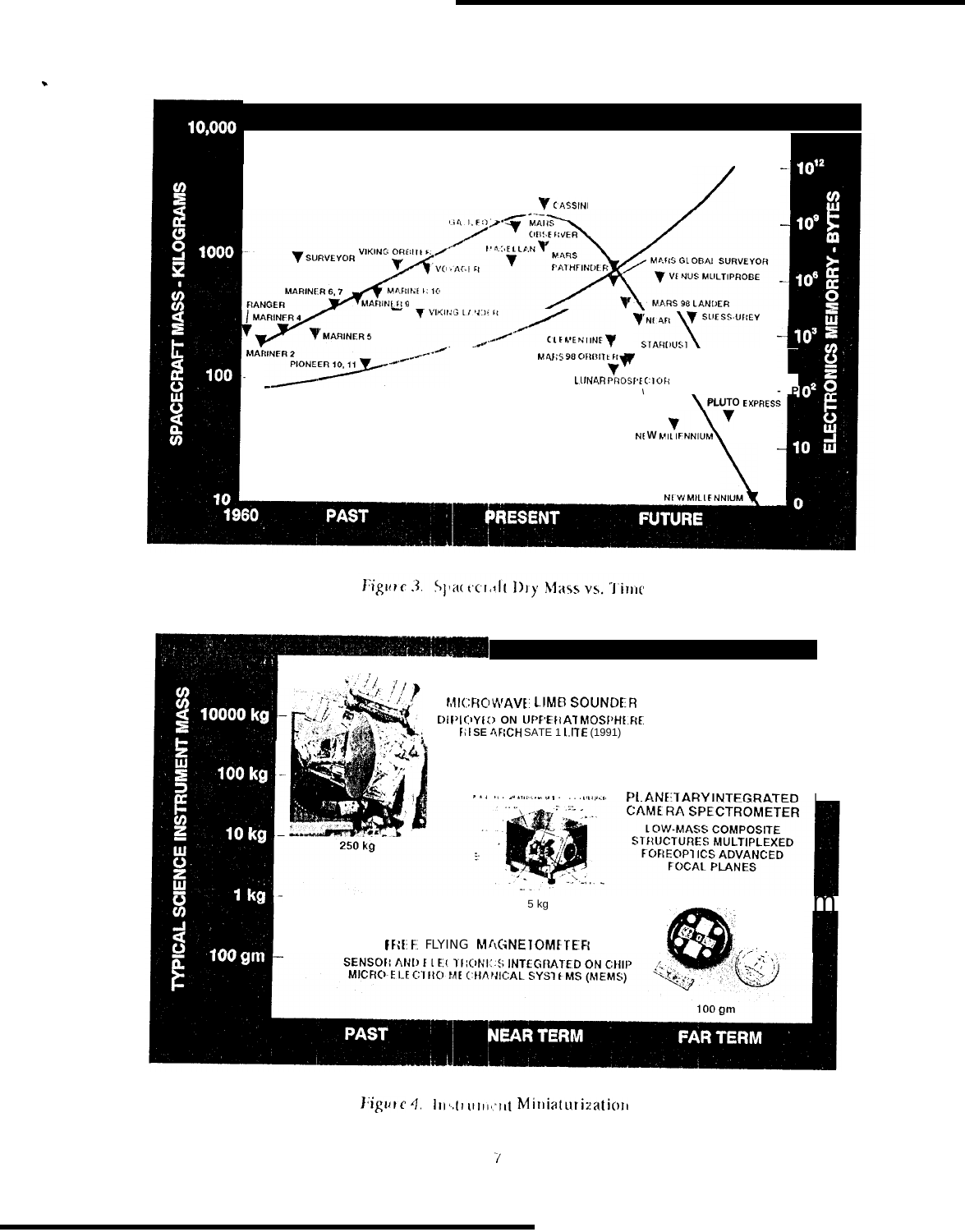